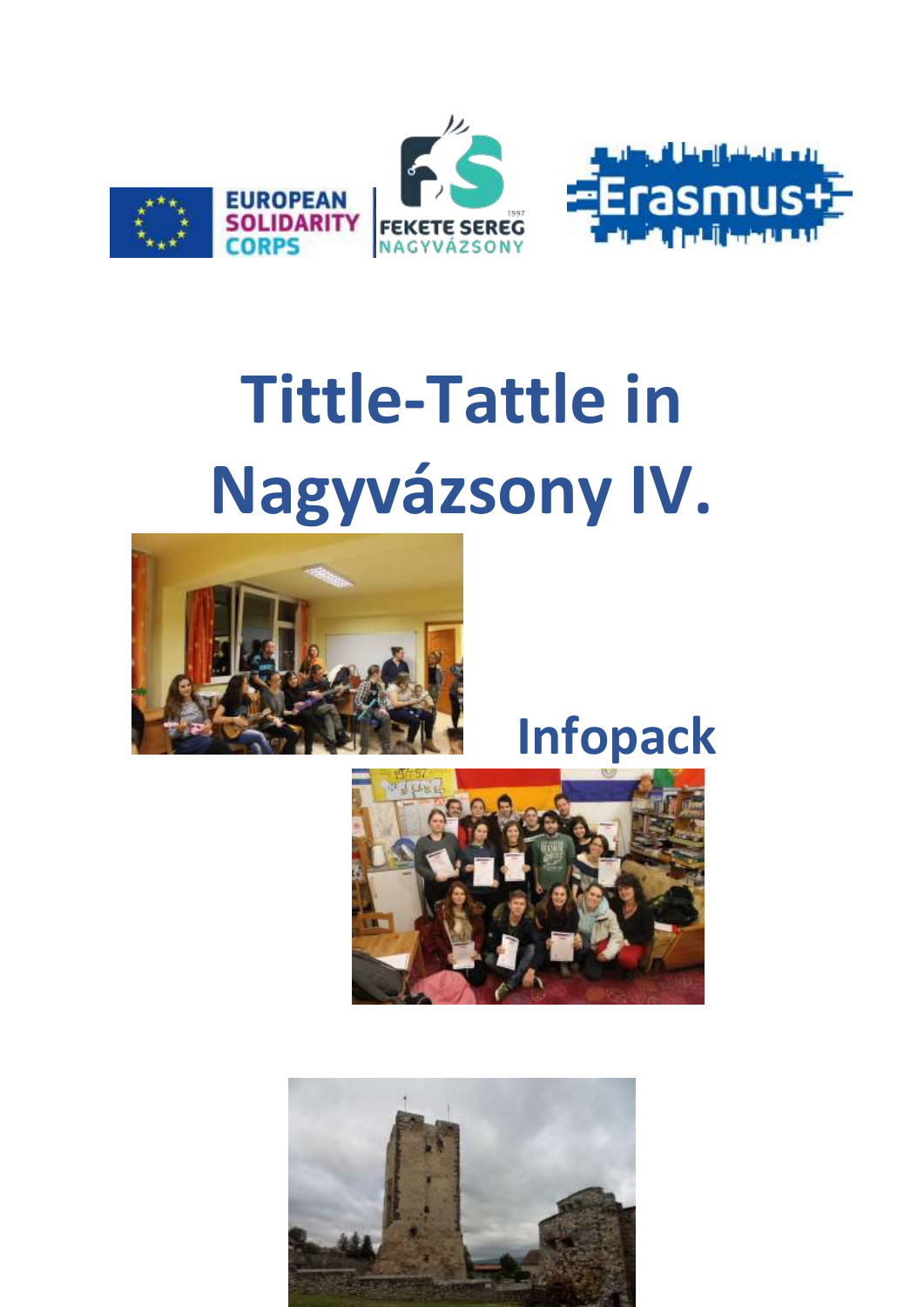## *23th November – 16th December 2021*

Dear future participant,

Through the following pages we have gathered the information you need about your EVS project and about your stay in our lovely village, Nagyvázsony.

Welcome to Hungary and have a great time with us at the Fekete Sereg Youth Association.

### **Background information about** *Fekete Sereg Ifjúsági Egyesület*

Fekete Sereg was founded in 1997 and it is a youth association. The goal of the association is to assure that the youngsters in our village Nagyvázsony spend their free time with useful activities. We want to help the young people who are struggling and support the initiations of the community in the village. Our youth center has been running since 1999.

The association has been working with the EVS program since 2005. So far we sent and received a lot of volunteers.

#### *Address:*

Reményi Antal Rendezvényház [www.fekete-sereg.hu](file:///C:/Users/KARITA/AppData/Local/Microsoft/Windows/Temporary%20Internet%20Files/Content.Outlook/ZRRJ2MWP/www.fekete-sereg.hu) 8291 Nagyvázsony, Hungary

Fekete Sereg Ifjúsági Egyesület <https://www.facebook.com/ifjusagiegyesulet.feketesereg> Kinizsi u. 57. https://en.wikipedia.org/wiki/Fekete\_Sereg\_Youth\_Association

*Contact persons:* **Rita Kandikó Üregi Dávid** Tel.: +36304239737 Tel.: +3688264464

e-mail: karita@fekete-sereg.hu e-mail: feketevs@gmail.com

#### **Details**

**On arrival training:** 24-26.11/2021

**Activity dates:** 23.11 - 16.12, 2019 (travel days – 23<sup>rd</sup> Nov and 16<sup>th</sup> Dec)

**The 2 trainers are Rita Kandikó and Francisco Pedro Torrao:**

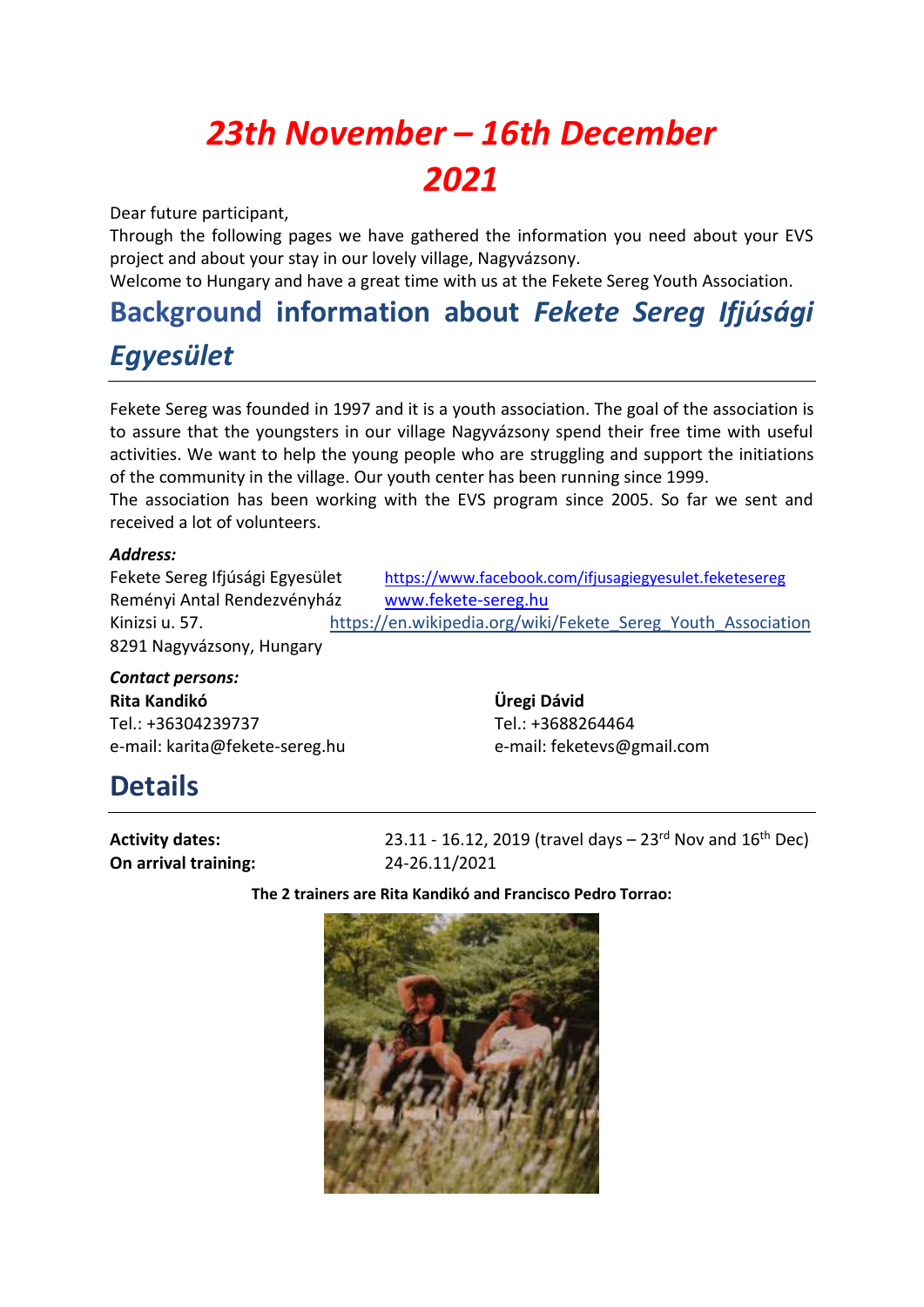#### Information about work and practical arrangements

The Tittle-Tattle-project gathers 10 volunteers (1-2 volunteers per country) from Portugal, Spain, Romania, Italy, Estonia, France, Slovakia, Latvia, Norway.

We will conduct handcraft activity for children. We also planning several music workshops with ukulele and percussion. We will visit different kindergartens, primary schools, culture houses and youth centres, elderly club around our village and we will teach different Christmas songs and would like to play with them.

It will be a lovely, friendly, easy and simple line of activities.

Plus, you will have the opportunity to learn some basic, but still quite useful Hungarian words, phrases, so you will be able to adapt easier to the new surroundings.

#### Travel compensation and financial conditions:

| Partner                  | Country  | <b>Participants</b> | <b>Travel grant per participant</b> |
|--------------------------|----------|---------------------|-------------------------------------|
| Autonomia Descuberta     | Portugal |                     | <b>360 Euro</b>                     |
| Cazalle Intercultural    | Spain    |                     | 275 Euro                            |
| Eikelund W6S             | Norway   |                     | 275 Euro                            |
| <b>Continuous Action</b> | Estonia  | 1                   | 275 Euro                            |
| Vicolocorto              | Italy    | າ                   | 275 Euro                            |
| Bodvaj                   | Romania  |                     | 275 Euro                            |
| <b>CUBIC</b>             | Austria  |                     | <b>180 EURO</b>                     |
| <b>Pistes Solidaires</b> | France   |                     | 275 Euro                            |
| Maldiinfo Slovensko      | Slovakia |                     | 180 Euro                            |
| Biedribe "Dems"          | Latvia   |                     | 275 Euro                            |

**Reimbursement:** The reimbursement of travel costs will be done through bank **transfer after receiving all the travel documents, boarding passes** etc. **Fekete Sereg has not the possibility to make any reimbursements by cash.**

> **Please notice that reimbursement will done after the participants has submitted the final report!**

| <b>Pocket Money:</b> | 120 Euro (39.299 HUF) |
|----------------------|-----------------------|
| <b>Food Money:</b>   | 60 Euro (19.649 HUF)  |

Small movie about [Nagyvazsony](https://www.youtube.com/watch?v=lYuZxDhqiYU) and our previous year projects: [2016; 2017;](https://www.youtube.com/watch?v=u0k-y9KMxIM) [2018](https://www.youtube.com/watch?v=BqQpPVvyInk) [2019](https://www.youtube.com/watch?v=7lxgGaKXZNg&t=4s) and [a bonus](https://www.youtube.com/watch?v=vRM5bpWYKrc)  $\odot$